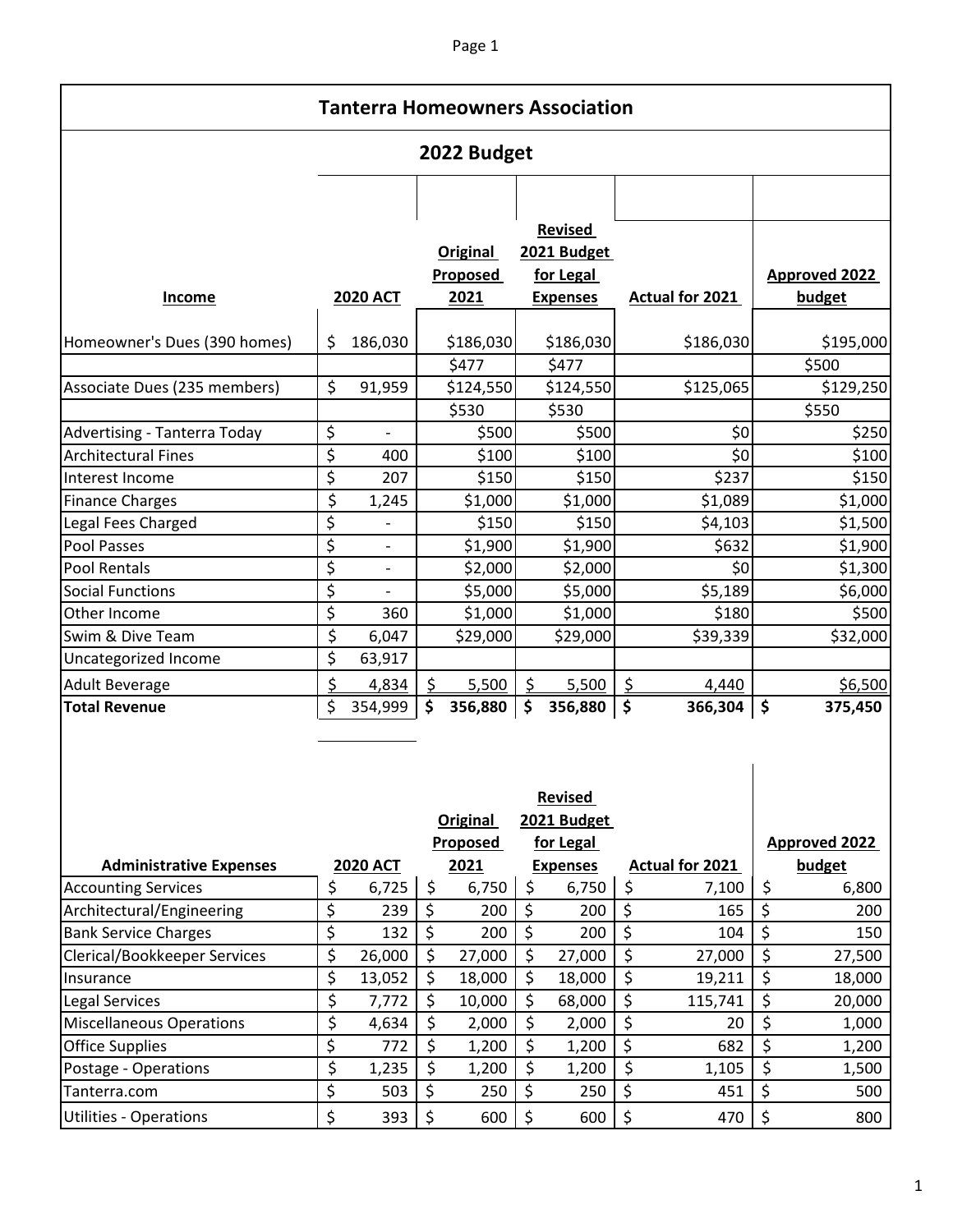| Reserve Study                        |                 |                 |                          |                               |                          |                 | \$                      |                      |
|--------------------------------------|-----------------|-----------------|--------------------------|-------------------------------|--------------------------|-----------------|-------------------------|----------------------|
| Admin Expense - Other                |                 |                 |                          |                               |                          |                 | \$                      |                      |
| <b>Total Administrative Expenses</b> | \$<br>61,457    | \$<br>67,400    | $\ddot{\bm{\zeta}}$      | 125,400                       | $\dot{\mathsf{s}}$       | 172,049         | $\ddot{\bm{\zeta}}$     | 77,650               |
|                                      |                 |                 |                          |                               |                          |                 |                         |                      |
|                                      |                 |                 |                          |                               |                          |                 |                         |                      |
|                                      |                 |                 |                          | <b>Revised</b>                |                          |                 |                         |                      |
|                                      |                 | <b>Original</b> |                          | 2021 Budget                   |                          |                 |                         |                      |
|                                      |                 | Proposed        |                          | for Legal                     |                          |                 |                         | <b>Approved 2022</b> |
| <b>Grounds</b>                       | <b>2020 ACT</b> | 2021            |                          | <b>Expenses</b>               |                          | Actual for 2021 |                         | budget               |
| Miscellaneous - Grounds (Tree        |                 |                 |                          |                               |                          |                 |                         |                      |
| Triming)                             | \$<br>6,285     | \$<br>10,000    | \$                       | 8,000                         | \$                       | 5,016           | \$                      | 7,000                |
| Storm Water Study                    |                 | \$<br>1,000     | \$                       | 1,000                         | \$                       |                 | $\overline{\mathsf{S}}$ |                      |
| Pet Waste Station                    |                 |                 |                          |                               |                          |                 | \$                      | 728                  |
| Path Snow Removal                    |                 | \$<br>5,000     | \$                       |                               | \$                       |                 | \$                      |                      |
| Mowing - Grounds                     | \$<br>12,675    | \$<br>12,575    | \$                       | 12,575                        | $\overline{\mathcal{S}}$ | 11,825          | \$                      | 13,000               |
| <b>Total Grounds Committee</b>       | \$<br>18,960    | \$<br>28,575    | $\zeta$                  | $21,575$   \$                 |                          | 16,841          | $\vert$ \$              | 20,728               |
|                                      |                 | Original        |                          | <b>Revised</b><br>2021 Budget |                          |                 |                         |                      |
|                                      |                 | <b>Proposed</b> |                          | for Legal                     |                          |                 |                         | <b>Approved 2022</b> |
| Pool                                 | <b>2020 ACT</b> | 2021            |                          | <b>Expenses</b>               |                          | Actual for 2021 |                         | budget               |
| Chemicals                            | \$<br>7,328     | \$<br>8,500     | \$                       | 8,500                         | \$                       | 7,141           | \$                      | 8,000                |
| Lifeguard Bonus                      | \$<br>4,002     | \$<br>4,900     | \$                       | 4,900                         | \$                       | 3,740           | \$                      | 4,900                |
| <b>Management Fees</b>               | \$<br>72,900    | \$<br>113,000   | \$                       | 101,000                       | \$                       | 95,007          | \$                      | 115,000              |
| Miscellaneous                        | \$<br>2,850     | \$<br>2,500     | \$                       | 2,500                         | \$                       | 2,393           | \$                      | 2,750                |
| <b>Permit Fees</b>                   | \$<br>985       | \$<br>3,500     | \$                       | 3,500                         | \$                       | 1,353           | \$                      | 1,500                |
| <b>Pool Rentals</b>                  | \$              | \$<br>1,000     | \$                       | 1,000                         |                          |                 | \$                      | 1,100                |
| Repair & Maintenance                 | \$<br>6,211     | \$<br>19,000    | \$                       | 11,000                        | \$                       | 11,171          | \$                      | 19,000               |
| Septic                               | \$              |                 |                          |                               | \$                       |                 | \$                      |                      |
| <b>Supplies</b>                      | \$<br>1,588     | \$<br>4,000     | \$                       | 4,000                         | \$                       | 1,469           | \$                      | 3,500                |
| Telecommunications                   | \$<br>1,830     | \$<br>1,900     | $\overline{\mathcal{S}}$ | 1,900                         | $\overline{\xi}$         | 1,812           | $\zeta$                 | 1,900                |
| <b>Utilities</b>                     | \$<br>9,382     | \$<br>21,000    | \$                       | 21,000                        | \$                       | 9,115           | \$                      | 17,500               |
| <b>Total Pool Committee</b>          | \$<br>107,075   | \$<br>179,300   | $\dot{\mathsf{s}}$       | 159,300                       | \$                       | 133,201         | l \$                    | 175,150              |
|                                      |                 |                 |                          |                               |                          |                 |                         |                      |
|                                      |                 |                 |                          |                               |                          |                 |                         |                      |

|                             | <b>Revised</b> |                 |     |          |    |                 |  |                        |  |                      |
|-----------------------------|----------------|-----------------|-----|----------|----|-----------------|--|------------------------|--|----------------------|
|                             |                |                 |     | Original |    | 2021 Budget     |  |                        |  |                      |
|                             |                |                 |     | Proposed |    | for Legal       |  |                        |  | <b>Approved 2022</b> |
| <b>Tanterra Today</b>       |                | <b>2020 ACT</b> |     | 2021     |    | <b>Expenses</b> |  | <b>Actual for 2021</b> |  | budget               |
| Miscellaneous               |                | 420             |     | 500      |    | 500             |  | 1,626                  |  | 500                  |
| Postage                     |                | 900             |     | 1,200    |    | 1,200           |  | 950                    |  | 1,300                |
| Printing                    |                | 4,203           | S   | 5,000    |    | 5,000           |  | 4,886                  |  | 5,000                |
| Tanterra Today - Other      |                |                 |     |          |    |                 |  |                        |  |                      |
| <b>Total Tanterra Today</b> |                | 5,523           | \$, | 6,700    | .S | $6,700$   \$    |  | 7,462                  |  | 6,800                |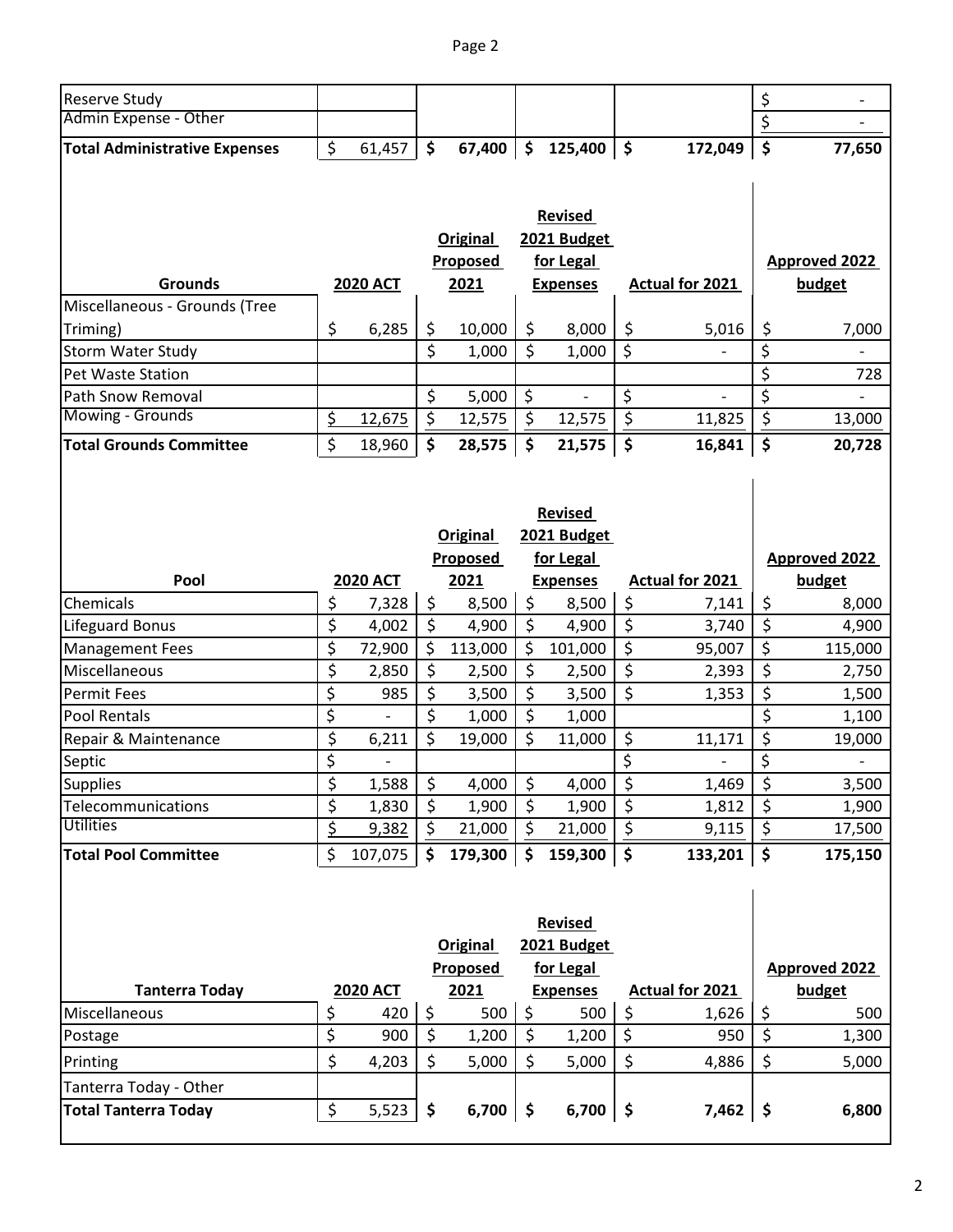|                                                          |                |                 |                          |                              |                      | <b>Revised</b>                                                |                     |                        |                          |                                |
|----------------------------------------------------------|----------------|-----------------|--------------------------|------------------------------|----------------------|---------------------------------------------------------------|---------------------|------------------------|--------------------------|--------------------------------|
|                                                          |                |                 |                          | <b>Original</b>              |                      | 2021 Budget                                                   |                     |                        |                          |                                |
|                                                          |                |                 |                          | Proposed                     |                      | for Legal                                                     |                     |                        |                          | <b>Approved 2022</b>           |
| <b>Taxes</b>                                             |                | <b>2020 ACT</b> |                          | 2021                         |                      | <b>Expenses</b>                                               |                     | <b>Actual for 2021</b> |                          | budget                         |
| Condo                                                    | \$             | 1,950           | \$                       | 2,000                        | \$                   | 2,000                                                         | \$                  | 1,950                  | \$                       | 2,000                          |
| Federal & State                                          | \$             | 300             | \$                       | 300                          | \$                   | 300                                                           | \$                  | 319                    | \$                       | 300                            |
| <b>Personal Property</b>                                 | \$             |                 | \$                       | 1,500                        | \$                   | 1,500                                                         | \$                  | 815                    | \$                       | 1,500                          |
| <b>Real Estate</b>                                       | \$             | 3,312           | $\overline{\mathcal{S}}$ | 3,500                        | \$                   | 3,500                                                         | \$                  | 3,494                  | $\overline{\xi}$         | 3,500                          |
| <b>Taxes Total</b>                                       | \$             | 5,562           | \$                       | 7,300                        | \$                   | 7,300                                                         | \$                  | 6,578                  | $\zeta$                  | 7,300                          |
|                                                          |                |                 |                          |                              |                      | <b>Revised</b>                                                |                     |                        |                          |                                |
|                                                          |                |                 |                          | <b>Original</b>              |                      | 2021 Budget                                                   |                     |                        |                          |                                |
|                                                          |                |                 |                          | <b>Proposed</b>              |                      | for Legal                                                     |                     |                        |                          | <b>Approved 2022</b>           |
| <b>Social Committee</b>                                  |                | <b>2020 ACT</b> |                          | 2021                         |                      | <b>Expenses</b>                                               |                     | <b>Actual for 2021</b> |                          | budget                         |
| Miscellaneous (Opening, Closing,                         |                |                 |                          |                              |                      |                                                               |                     |                        |                          |                                |
| Events, etc.)                                            | \$             | 34              | \$                       | 9,500                        |                      |                                                               | \$                  | 5,538                  | \$                       | 9,500                          |
| <b>Volunteer Appreciation Dinner</b>                     | $\overline{5}$ |                 | \$                       | 1,500                        |                      |                                                               | \$                  |                        | \$                       | 1,500                          |
| <b>Total Social Committee</b>                            | \$             | 34              | \$                       | 11,000                       | $\boldsymbol{\zeta}$ | 6,000                                                         | \$                  | 5,538                  | \$                       | 11,000                         |
|                                                          |                |                 |                          | Original                     |                      | <b>Revised</b><br>2021 Budget                                 |                     |                        |                          |                                |
|                                                          |                |                 |                          | <b>Proposed</b>              |                      | for Legal                                                     |                     |                        |                          | <b>Approved 2022</b>           |
| <b>Activity/Civic</b>                                    |                | <b>2020 ACT</b> |                          | 2021                         |                      | <b>Expenses</b>                                               |                     | Actual for 2021        |                          | budget                         |
| <b>Charitable Contributions</b>                          | \$             | 1,950           | \$                       | 2,100                        | \$                   | 2,100                                                         | \$                  | 1,987                  | \$                       | 2,100                          |
| <b>Recognition Awards</b>                                |                |                 | \$                       | 400                          | \$                   | 400                                                           | \$                  |                        | \$                       | 400                            |
| Swim & Dive Team                                         | \$             | 7,003           | \$                       | 32,000                       | \$                   | 32,000                                                        | \$                  | 45,416                 | \$                       | 32,000                         |
| Tennis/Pickleball                                        |                |                 | \$                       | 750                          | \$                   | 750                                                           | \$                  | 78                     | \$                       | 1,500                          |
| <b>Adult Beverages</b>                                   | \$             | 1,480           | \$                       | 6,500                        | \$                   | 6,500                                                         | \$                  | 6,389                  | $\overline{\mathcal{S}}$ | 6,500                          |
| <b>Uncategorized Expenses</b><br><b>Bad Debt Expense</b> | \$             | 265             |                          |                              |                      |                                                               |                     |                        |                          |                                |
| <b>Welcome Committee</b>                                 | \$<br>\$       | 2,831<br>130    | \$                       | 250                          | \$                   | 250                                                           | \$                  | 161                    | \$                       | 250                            |
|                                                          |                |                 |                          |                              |                      |                                                               |                     |                        |                          |                                |
| <b>Total Activity/Civic</b>                              | \$             | 13,659          | \$                       | 42,000                       | \$                   | 42,000                                                        | $\ddot{\bm{\zeta}}$ | 54,031                 | $\ddot{\bm{\zeta}}$      | 42,750                         |
| <b>Total Expense</b>                                     | \$             | 212,270         | $\mathsf{\$}$            | 342,275                      | $\boldsymbol{\zeta}$ | 368,275                                                       | \$                  | 395,700                | $\ddot{\bm{\zeta}}$      | 341,378                        |
|                                                          |                | <b>2020 ACT</b> |                          | Original<br>Proposed<br>2021 |                      | <b>Revised</b><br>2021 Budget<br>for Legal<br><b>Expenses</b> |                     | <b>Actual for 2021</b> |                          | <b>Approved 2022</b><br>budget |
| <b>Total Revenue</b>                                     | \$             | 354,999         | \$                       | 356,880                      | \$                   | 356,880                                                       | \$                  | 366,304                | \$                       | 375,450                        |
| <b>Total Expenses</b>                                    | \$             | 212,270         | \$                       | 342,275                      | $\zeta$              | 368,275                                                       | \$                  | 395,700                | \$                       | 341,378                        |
| <b>Net</b>                                               | \$             | 142,729         | \$                       | 14,605                       | \$                   | $(11,395)$ \$                                                 |                     | $(29,396)$ \$          |                          | 34,072                         |